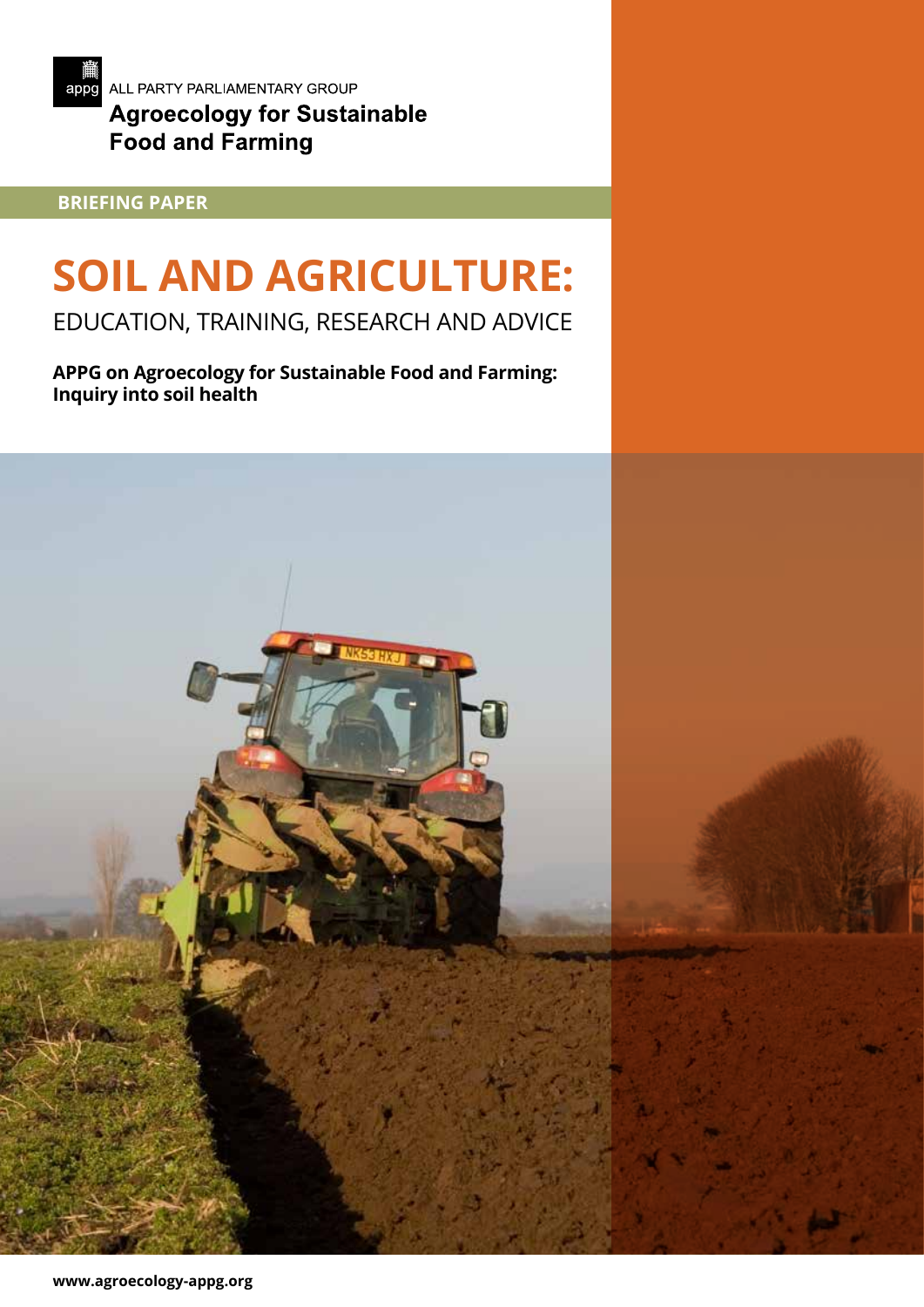# **APPG on Agroecology for Sustainable Food and Farming: Inquiry into soil health**

The APPG on Agroecology for Sustainable Food and Farming conducted an inquiry into soil health and protection in 2015/16, with a particular focus on agriculture. Evidence was heard across three oral evidence sessions from the following expert witnesses:

**Martin Rodgers** *(National Farmers Union)* **Peter Melchett** *(Soil Association)* **Prof. Andy Whitmore** *(Rothamsted Research)* **Lord Deben** *(Committee on Climate Change)* **Robert Askew** *(land classification specialist)* **Prof. Steve McGrath** *(Rothamsted Research)* **Georgina McAllister** *(GardenAfrica)* **Vicki Hird** *(War on Want)* **Prof. Mark Kibblewhite** *(Emeritus professor, Cranfield University)*

Scheduled to appear but unable to on the day, the following also gave input to the inquiry:

**Graham Harvey** *(Agricultural journalist, author of The Carbon Fields)* **Prof. Tim Wheeler** *(Department for International Development)*

The inquiry panel was drawn from members of the APPG and included the following who put questions to the witnesses:

**Scott Mann MP Simon Hoare MP Jeremy Lefroy MP Rebecca Pow MP Daniel Zeichner MP Baroness Miller of Chilthorne Domer Baroness Young of Old Scone Lord Cameron of Dillington**

The report below is based on the evidence heard during the inquiry as well as additional information provided to the panel.

## **WHY SOIL KNOWLEDGE IS IMPORTANT**

Any attempt to farm sustainably requires careful use and management of natural resources, including the soil, which will in practice be carried out largely by farmers and land managers. The decisions these actors make will be influenced by what knowledge farmers have of the soil and how to manage it. The APPG's inquiry heard from all witnesses about the importance of the quality of existing knowledge concerning soil and agriculture and whether and how this knowledge is transmitted to farmers and land managers.

This knowledge network includes a wide range of different actors, including farmers, advisers, researchers and developers, all of whom play a role in generating, communicating and using knowledge about soils.

## **STATE OF SOIL RESEARCH IN THE UK**

For several years there has been a decrease in soil science research, even as the focus on other environmental factors, such as air and water quality, increased. The lack of soil scientists on the committees and panels that



*There is also a lack of full understanding of the effects of soil degradation on the functions that soils perform.*

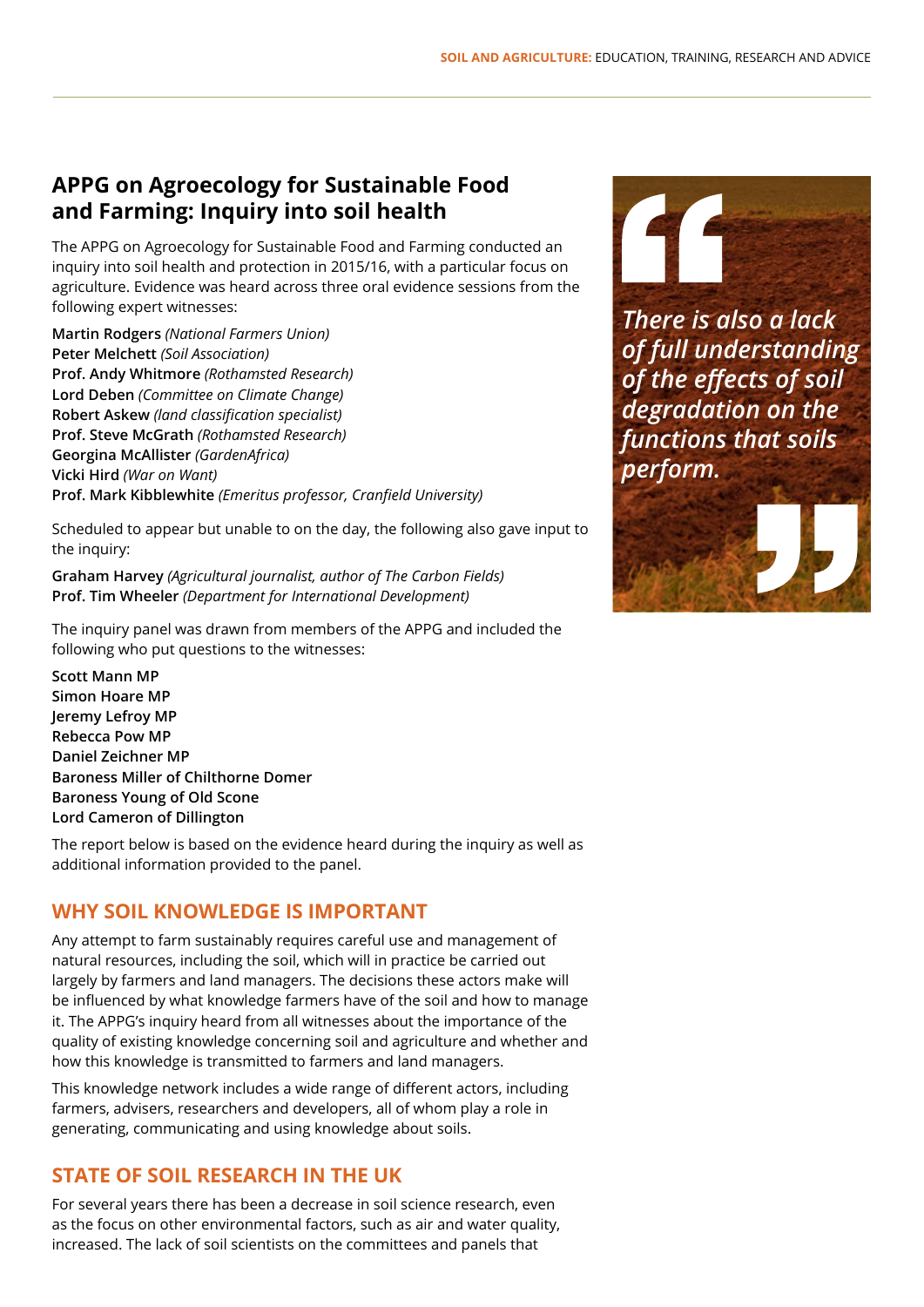determine what research projects are funded perpetuated this. The APPG inquiry heard from Professor Kibblewhite, however, that this has begun to change. Universities and research institutes have begun to focus more on soil, including increasing research funding and, just as important, coordinating the research and taking a more strategic view. The Soil Security Programme for example led by the Natural Environment Research Council (NERC), in partnership with the Biotechnology and Biological Sciences Research Council (BBSRC), Defra and the Scottish Government, hopes to encourage original research but also emphasise giving skills to a new generation of soil scientists and the importance of interdisciplinary research.<sup>1</sup> Another example is the STARS Centre for Doctoral Training is a consortium of eight organizations, comprising four UK universities and four UK research institutes, who are collaborating to support PhD studentships in soil science.<sup>2</sup>

But there are still crucial gaps in what we know about soils,<sup>3</sup> many around the collation and interpretation of information on the national scale, for example detailed maps of soils or an understanding of the rate of soil degradation. There is also a lack of full understanding of the effects of soil degradation on the functions that soils perform.

As well as these gaps in basic soil knowledge, soil research is not always fully integrated into other areas of research, such as agriculture, climate change and environmental management. This is both in terms of accounting for the impacts of future scenarios or technologies on the soil, and factoring in the impact of soil degradation or improvement on these future scenarios. For example whether better soil management could increase agricultural productivity or how far soil degradation contributes to carbon emissions.

### **HOW IS SOIL SCIENCE TRANSLATED INTO ADVICE FOR FARMERS AND LAND MANAGERS?**

Witnesses explained that a recurrent problem is translating this research into practical applications and advice. In agriculture this is even harder than in other sectors because the industry is made up of a large number of independent actors. While there is a large amount of relevant information on soil available, the problem is that it is often hard to find and to interpret it for farmers, advisers and others.<sup>4</sup> The lack of a formal structure or organisation dedicated to transferring knowledge between different actors is seen as a barrier to the efficient use of this knowledge.<sup>5</sup>

One problem identified during the APPG's inquiry by Robert Askew was the lack of specialist knowledge among certain professions, for example those involved in planning, farm technology development or environmental impact assessment lack training in soil science and how to deal specifically with soil issues. This is partly due to the lack of soil science courses below the postgraduate level, with no undergraduate degree devoted solely to soil science. With universities having to work harder to market the courses they offer, courses such as soil science, which are not well known or understood, have declined. While the increase in soil research may have a knock-on effect in encouraging more students to study it, this could be increased if policy makers and business both send the signals to students that soil is important.

Connected to this, and potentially a contributing factor to the lack of soil specialists, is the lack of more general awareness and knowledge about soils, which was raised by several witnesses including Lord Deben and Professor Kibblewhite. The problem is that those working in related areas, *With universities having to work harder to market the courses they offer, courses such as soil science, which are not well known or understood, have declined.*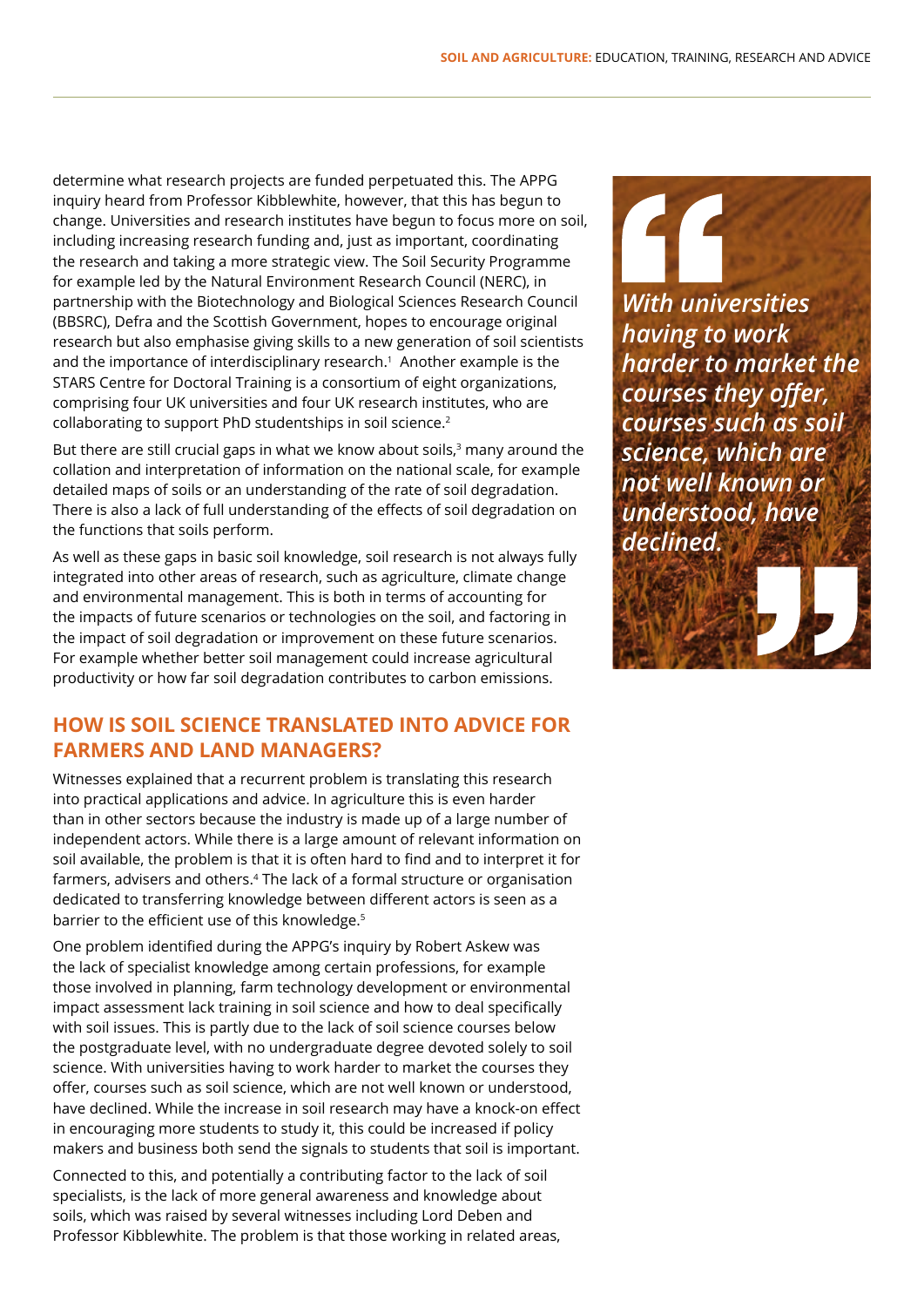such as agriculture or the environmental sector, are often not trained in the importance of soil, as it is given a low priority in agricultural or agronomy courses and within environmental science. This means that policymakers, farm businesses and advisers are less likely to consider soil as either a cause of problems or a potential solution. In part this is because they may find it harder to interpret or use the soil research that does exist.

#### **ADVICE FOR FARMERS ON SOIL MANAGEMENT**

The availability of independent advice for farmers has changed dramatically with the privatisation of the government advisory service (ADAS) in the 1990s and the trend towards commercial agronomists and advisers. This has created a model of farm advice and extension that relies almost exclusively on farmers being willing to pay for high quality advice on the premise that it will benefit their businesses. Professor Kibblewhite explained to the APPG that this model breaks down in the case of soils, due both to farmers not requesting or seeking out advice on soils, and advisers not being able to provide it when they do.

There are several reasons for this, including the fact that many of the most potentially beneficial interventions that farmers could make involve systems change at the whole farm level, which farmers perceive as risky.<sup>6</sup> Farmers therefore demand a high level of certainty and evidence of the benefits of the change and reliable advice and guidance while implementing it. Both of these are often lacking, with evidence of a "lack of trusted independent advice, suggesting a requirement for more professional accreditation".7 The fact that each farm has different soil qualities also means national research, advice and information may not always be relevant to all farms, something the NFU were keen to highlight. Instead the need for local knowledge is of paramount importance. For similar reasons, the ability of farmers, contractors and land managers to improve soil health may be constrained due to the size of modern farms. Traditionally, knowledge of the land and soil was a key component in decision making but detailed knowledge is harder to acquire on a very large scale.

A major additional barrier to the uptake of sustainable soil management practices, identified by Professor Whitmore, Professor Kibblewhite and the Soil Association, was the existence of competing financial incentives. Farmers are encouraged, by both retailers and government, to produce high volumes of food for the lowest possible cost. The resulting economic pressures mean many cannot afford to think in the long term. Unfortunately the benefits of good soil management often take years, or even generations, to be realised, while the costs in terms of paying for professional advice, are immediate. This means that even though research details the long term financial risks of poor soil management, farmers may still not feel able to act. In part this is because the financial benefits, for example information about the value of good soil management to gross margins, may not be clearly presented to farmers. The fact that up to 80% of the costs associated with soil degradation are borne not by the farmer but the public creates an additional disincentive to pay to prevent them. If these externalities are captured, then this may offer an opportunity to give farmers further financial incentives to improve soil health.

*...the need for local knowledge is of paramount importance.*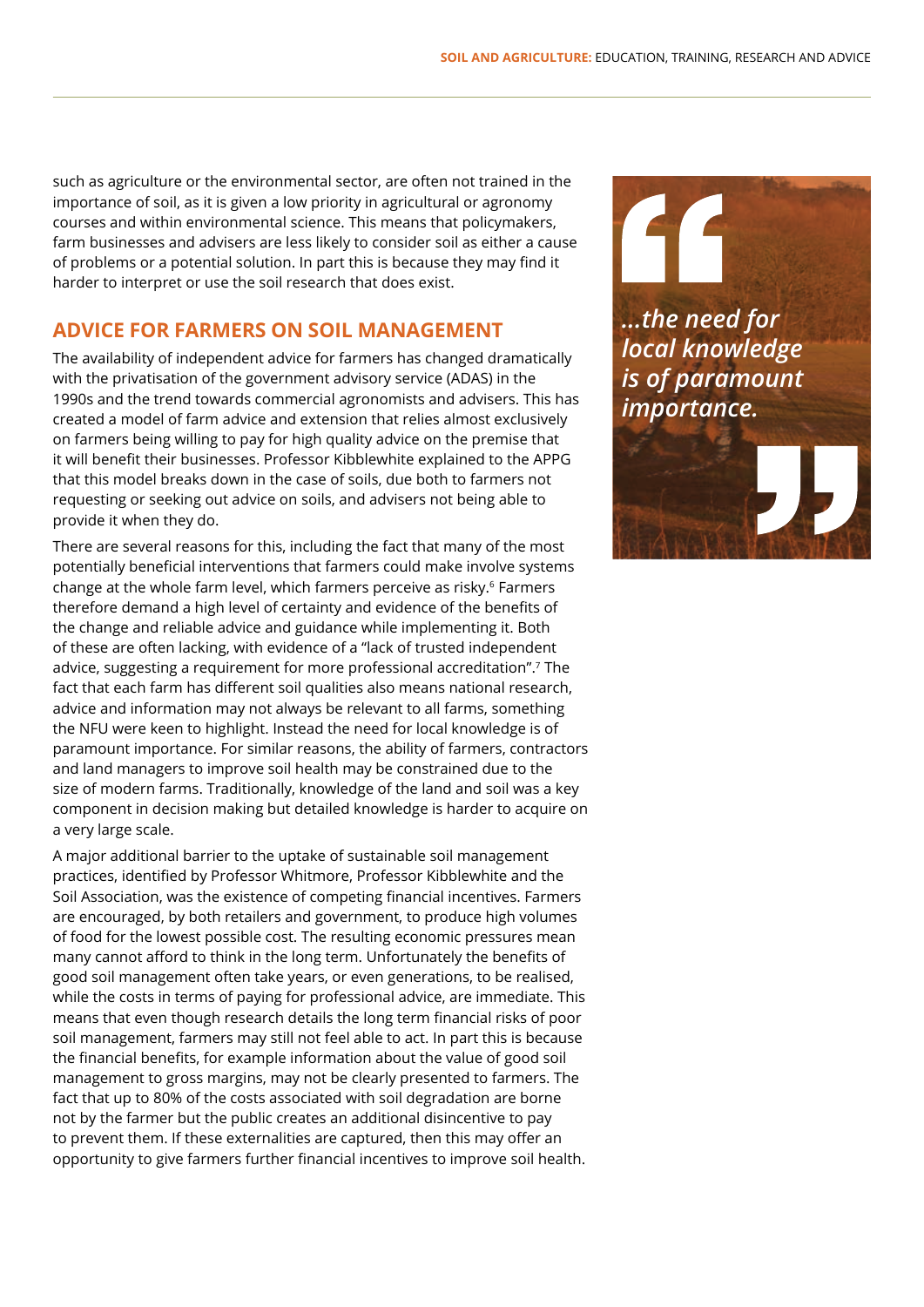46

#### **SOLUTIONS AND GOOD PRACTICE**

Despite the difficulty of providing good advice to farmers, there are positive examples to draw on, one of which was set out by Professor Kibblewhite. In the absence of a national, public advisory body, the best option may be networks of farmers, encouraging them to learn from each other, helped by the creation of "beacon" farms from the most progressive ones who others may follow. Such collaborative working is seen in the Catchment Sensitive Farming programme, which brings farmers and advisers from specific catchment areas together to discuss how they could solve the problems facing them. Independent assessments have shown that the programme has had a positive effect, though it is now facing cuts and job losses, including the loss of some of the on-the-ground advisers. Another example given by the Soil Association is the Innovative Farmers' "field labs" programme, which allows groups of farmers who are interested in addressing particular issues or problems to work with a scientific researcher to trial different solutions on their farms.

It is important to show farmers evidence that what they are being advised to do works. This used to be done by demonstrations farms, which served to translate scientific research into locally appropriate practical advice that farmers could observe and repeat. Farmer discussion groups and workshops can help to achieve this, for example the NFU ran a series of workshops and discussions, and published case studies, in 2015 to show how improved soil can bring benefits to farmers.

The NFU also underlined, in evidence to the APPG, the importance of strong relationships between advisers and farmers and of repeated visits from advisers and repeated interactions between neighbouring farmers. This is the most effective way to bring about changes in practice given the fact that farming is made up of multiple individual and independent actors, all of whom need to change in order to produce change at the regional or national level.

*...there are positive examples to draw on, one of which was set out by Professor Kibblewhite. In the absence of a national, public advisory body, the best option may be networks of farmers, encouraging them to learn from each other, with the help of creating "beacon" farms from the most progressive ones who others may follow.*